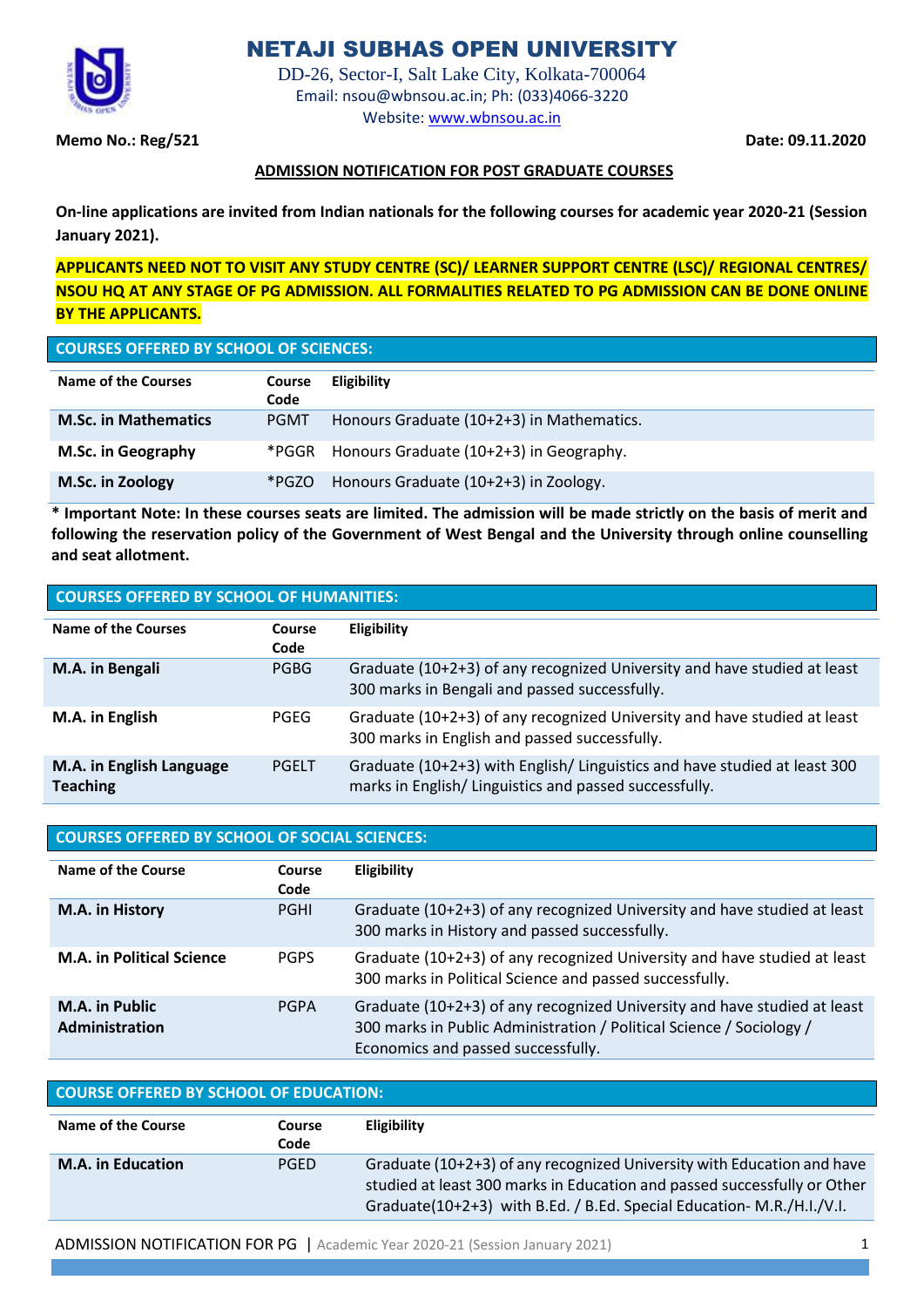

## **COURSES OFFERED BY SCHOOL OF PROFESSIONAL STUDIES:**

| <b>Name of the Courses</b>                                  | Course<br>Code | Eligibility                                                                                                                                                                                                                                                                                                                                                                                                        |
|-------------------------------------------------------------|----------------|--------------------------------------------------------------------------------------------------------------------------------------------------------------------------------------------------------------------------------------------------------------------------------------------------------------------------------------------------------------------------------------------------------------------|
| M.Com.                                                      | <b>PGCO</b>    | B.Com. / BBA Graduate (10+2+3) of any recognized University.                                                                                                                                                                                                                                                                                                                                                       |
| <b>Master of Social</b><br>Work(MSW)                        | <b>PGSW</b>    | Graduate (10+2+3) with Social Work / Sociology / Political Science /<br>History / Public Administration / Economics / Anthropology /<br>Psychology / Philosophy / Human Development / Commerce and have<br>studied at least 300 marks in any of the above mentioned subject or<br>passed successfully LLB/BE/B.Tech. /B.Voc. (three-year) in Child<br>Protection / Child Development from a recognized University. |
| <b>Master of Library</b><br>& Information<br><b>Science</b> | <b>MLIS</b>    | Bachelor of Library and Information Science (BLIS) degree from a<br>recognized University/ Other Graduate (10+2+3) with at least 300<br>marks of study in Library Science/ Library and Information Science/<br>Information Science.                                                                                                                                                                                |

#### **FEES:**

1 ST YEAR FEES FOR FOLLOWING COURSE EXCLUDING BANK CHARGES/ PAYMENT GATEWAY CHARGES AS APPLICABLE:

| NAME OF THE COURSES                                                                                                               | Amount to be paid in INR |         | Total in   |
|-----------------------------------------------------------------------------------------------------------------------------------|--------------------------|---------|------------|
|                                                                                                                                   | A                        | B       | INR.       |
| M.A. (Bengali, English, English Language Teaching, History, Political Science,<br>Public Administration and Education) and M.Com. | $3,800/-$                | $475/-$ | $4,275/-$  |
| Master of Social Work (MSW), M.Sc. in Mathematics                                                                                 | $5,200/-$                | $475/-$ | $5,675/-$  |
| Master of Library & Information Science (MLIS)                                                                                    | $*10,000/-$              | $475/-$ | $10,475/-$ |

#### **DETAILS OF TOTAL AMOUNT TO BE PAID AT THE TIME OF ADMISSION:**

**A** = 1/2 OF TOTAL COURSE FEE (i.e. the 1st Year Course Fee)

**B** = Other Fee: Enrolment Fee Rs. 175/- + Fee for Identity Cum Registration Card Rs. 100/- + Annual Development Fee Rs. 175/- + Migration Fee Rs. 25/-

\* For MLIS Applicants have to pay full course fee at time of admission as the course duration is of 1 year. For MLIS **A**  = TOTAL COURSE FEE

**Applicants of the PGGR and PGZO** don't have to pay any fee for the time being. The amount 475/- and 1/2 of Total Course Fees will have to pay at the time of online counselling, only after getting allotment of seats to the course which will be made strictly on the basis of merit and following the reservation policy of the Government of West Bengal and the University. Details of fees to be paid for PGGR and PGZO will be notified by the University at time of merit list publication.

**NOTE:** As per Deptt. of Higher Education, Govt. of W.B. Memo No. 43-SS(CS)/A)/2020 dated 13.08.2020 the Online Verification Fee + Application Processing Fee = Rs. 275/- and Prospectus Fee = Rs. 150/- (Total Rs. 425/-) have been waived.

#### **LIST OF STUDY CENTRES:**

Available in the University admission website.

#### **RELAXATION OF MARKS:**

Marks relaxation as per rules of Govt. of West Bengal applicable for reserved category of candidates.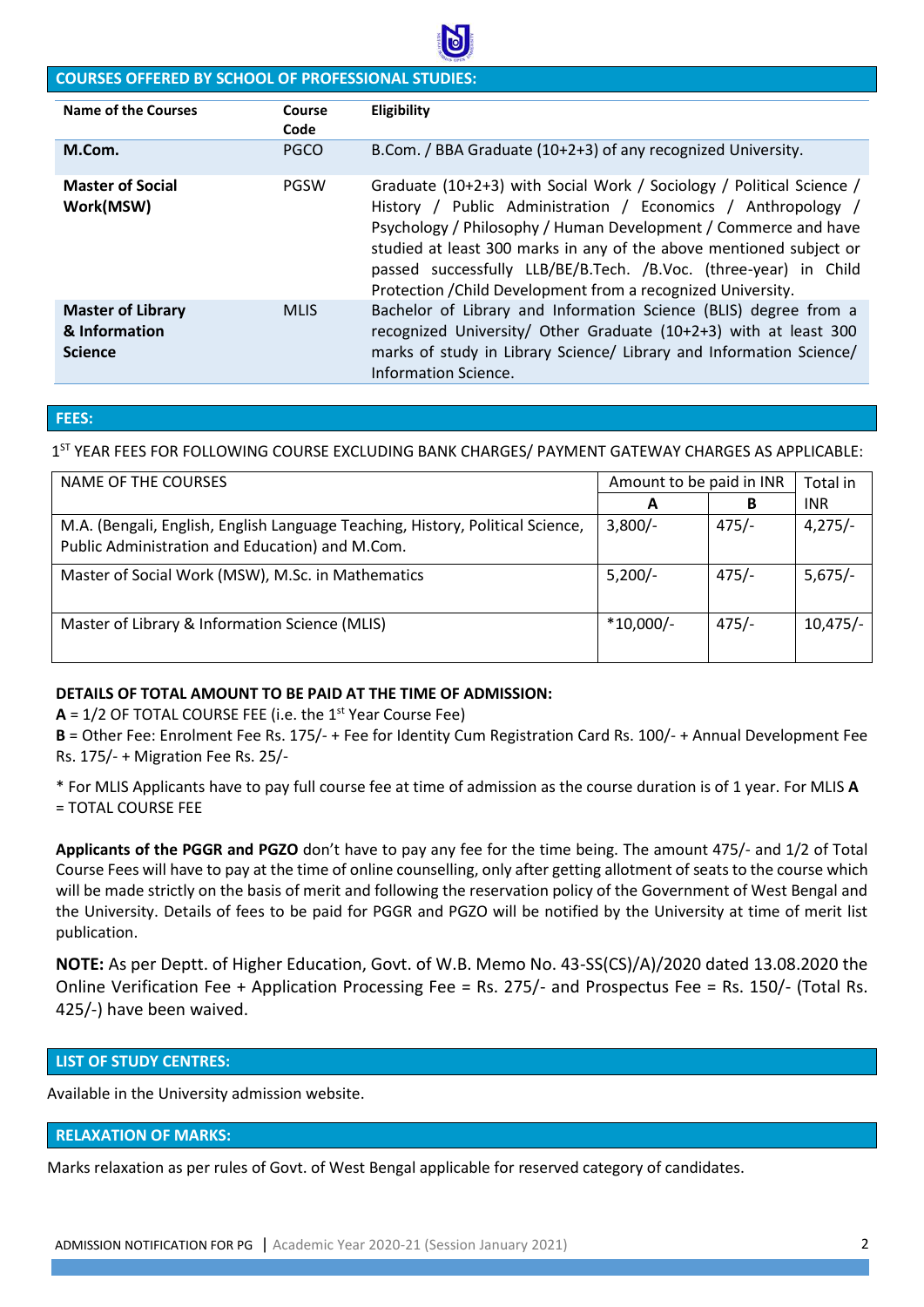

## **TENTATIVE TIME SCHEDULE:**

| Event                                                                                        | From                  | To                    |
|----------------------------------------------------------------------------------------------|-----------------------|-----------------------|
| Submission of on-line application form for admission will be<br>available for the applicants | 18.11.2020 (10.00 AM) | 12.12.2020 (06.00 PM) |
| <b>Document Uploading</b>                                                                    | 18.11.2020 (10.00 AM) | 16.12.2020 (06.00 PM) |
| Online fees submission                                                                       | 18.11.2020 (10.00 AM) | 22.12.2020 (04.00 PM) |
| Offline fees submission through Bank Challan<br>(During Banking Hour)                        | 20.11.2020            | 22.12.2020            |

**Note: Merit list** and other information regarding **counselling/seat allotment for admission to PGGR and PGZO** will be notified by the University in the official website [\(www.wbnsou.ac.in\)](http://www.wbnsou.ac.in/) and in admission website (pg.wbnsouadmissions.com) tentatively on **28.12.2020.**

#### **GENERAL INSTRUCTIONS:**

- APPLICANTS NEED NOT TO VISIT ANY STUDY CENTRE (SC)/ LEARNER SUPPORT CENTRE (LSC)/ REGIONAL CENTRES/ NSOU HQ AT ANY STAGE OF ADMISSION. ALL FORMALITIES RELATED TO ADMISSION CAN BE DONE ONLINE BY THE APPLICANTS.
- BEFORE APPLYING FOR ANY OF THE ABOVE MENTIONED COURSES APPLICANTS ARE ADVISED TO GO THROUGH THE **ADMISSION NOTIFICATION**, **STEPS TO BE FOLLOWED** AVAILABLE IN THE ADMISSION WEBSITE.
- ALL INFORMATION REGARDING THE ADMISSION PROCESS WILL BE AVAILABLE ONLY ON THE NSOU OFFICIAL WEBSITE WHICH IS [WWW.WBNSOU.AC.IN](http://www.wbnsou.ac.in/) AND ON ADMISSION WEBSITE [PG.WBNSOUADMISSIONS.COM.](http://www.bdp.wbnsouadmissions.com/) APPLICANTS SHOULD CHECK THE ABOVE MENTIONED WEBSITES REGULARLY FOR UPDATED INFORMATION.
- **MARKS RELAXATION** FOR SC/ST AS PER W.B. GOVT. RULE.
- AN APPLICANT IS PERMITTED TO TAKE ADMISSION ONLY IN **ONE POST GRADUATE PROGRAMME**.
- BEFORE ONLINE SUBMISSION OF APPLICATION FORM CANDIDATES ARE ADVISED TO **ENSURE THEIR ELIGIBILITY WITH THEIR TESTIMONIALS**.
- UNIVERSITY ACCEPT FEES ONLY THROUGH BANK CHALLAN (obtained from admission website after submission of application form) OR ONLINE PAYMENT GATEWAY (service available at admission website only after submission of application form).
- INCOMPLETE APPLICATION OR UPLOADING OF ILLEGIBLE DOCUMENTS ON ADMISSION PORTAL WILL NOT BE ACCEPTED.
- $\pm$  THE APPLICANTS ARE STRONGLY ENCOURAGED TO TAKE SPECIAL CARE ABOUT THE DATES OF PAYMENT OF FEES FOR ADMISSION, OTHERWISE HE OR SHE WILL BE DEPRIVED OF ADMISSION.
- IN ORDER TO AVOID ANY INCONVENIENCE, PLEASE COMPLETE ALL PROCEDURE RELATED TO ADMISSION WELL BEFORE AS MENTIONED IN THE TIME SCHEDULE.
- REGULARLY VISIT ADMISSION WEBSITE TO CHECK YOUR APPLICATION STATUS AND TO OBTAIN **PROVISIONAL ONLINE ENROLLMENT CERTIFICATE** ALONG WITH **RECEIPT OF SLM**.
- F REFUND OF ADMISSION FEES WILL BE DONE AS PER UNIVERSITY RULES AND REGULATION IN ACCORDANCE WITH UGC REFUND POLICY.
- IN THE EVENT OF ANY INFORMATION BEING FOUND INCORRECT/ FALSE/ MISLEADING/ FORGED CONTRARY TO HIS/HER ELIGIBILITY AT ANY STAGE OF ADMISSION OR AFTER ADMISSION OR EVEN AFTER CONFERMENT OF DEGREE THE ADMISSION AS WELL AS THE DEGREE WILL BE CANCELLED BY THE UNIVERSITY AND APPLICANTS/ STUDENT SHALL NOT BE ENTITLED TO GET REFUND OF ANY FEE PAID TO THE UNIVERSITY.

#### **N.B.**

For detailed steps to be followed, other guidelines and updated information please visit admission website **pg.wbnsouadmissions.com.**

ADMISSION NOTIFICATION FOR PG | Academic Year 2020-21 (Session January 2021) 3